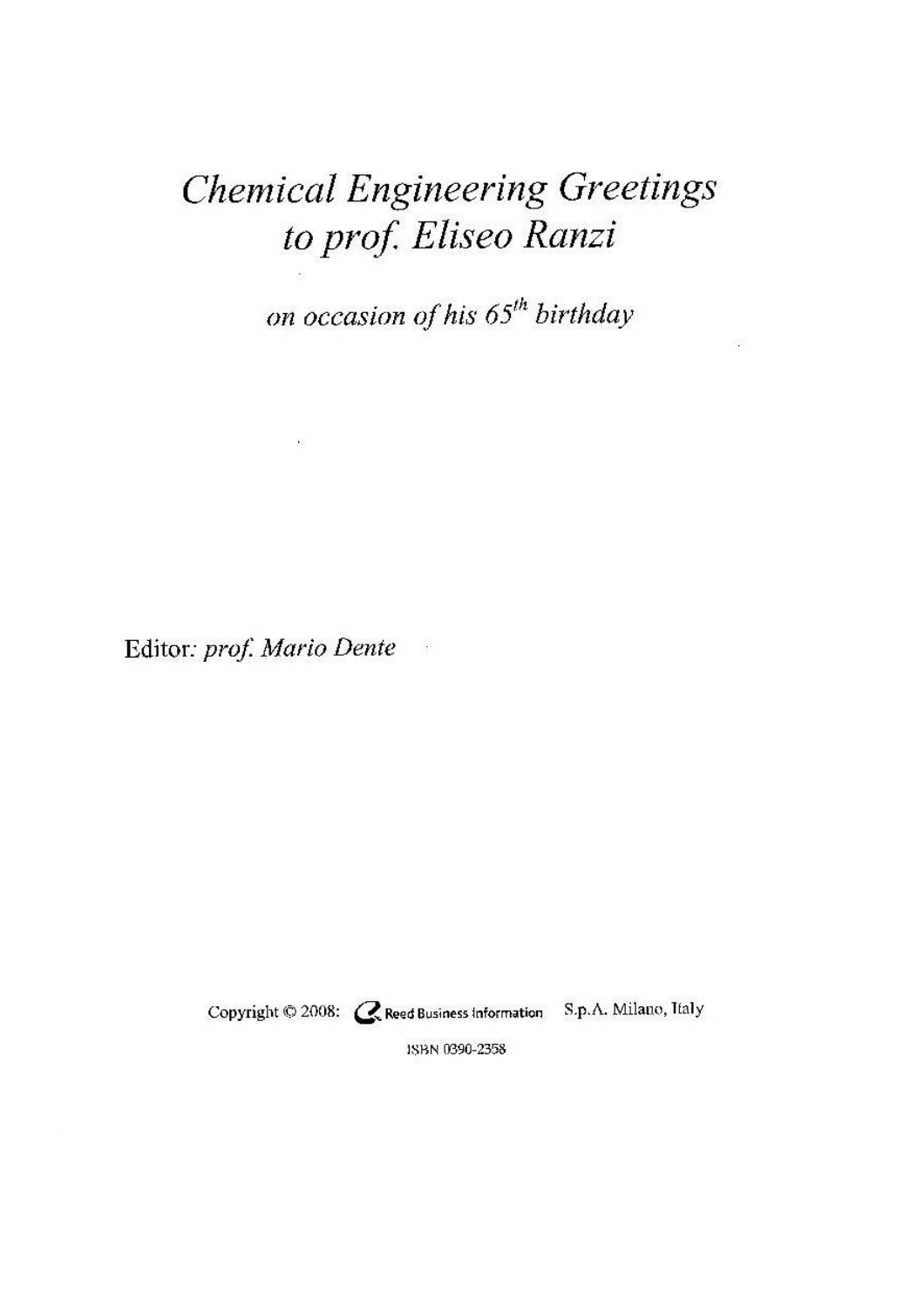# **CFD SIMULATION OF A MIXING-SENSITIVE REACTION IN UNBAFFLED VESSELS**

F. Grisafi , F. Scargiali , A. Brucato

Dip. di Ingegneria Chimica dei Processi e dei Materiali; Università di Palermo

Stirred tanks are widely used in the process industry, often to carry out complex chemical reactions. In many of such cases the perfect mixing hypothesis is not applicable for modelling purposes, and more detailed modelling approaches are required in order to accurately describe the reactor behaviour. In this work a fully predictive modelling approach, based on Computational Fluid Dynamics, is developed. Model predictions are compared with original experimental data obtained in un unbaffled stirred vessel with a parallel-competitive, mixing sensitive reaction scheme. Notably, satisfactory results are obtained at all injection rates with no recourse to *micro-mixing* model, thus confirming the major role played by *macro-mixing* in the investigated system.

#### **1. INTRODUCTION**

Due to their importance in the process industry, stirred reactors have been for decades the subject of investigations. In many cases the modelling approaches developed were aimed at setting up correlations among spatially averaged (lumped) parameters, such as average temperature and reagents concentration (perfect mixing assumption). When this did not lead to acceptable results, simple heuristic flow models were devised to try to simulate the departure of real behaviour from perfect mixing (Van De Vusse, 1962; Khang & Levenspiel, 1976).

In order to avoid the limitations associated with the lumping process and to build-up generally applicable models, distributed parameter modelling approaches of mixed reactors have been developed (Middleton *et al.*, 1986; Bakker & van den Hakker, 1994, 1996; Brucato *et al*. 2000, Baldyga & Makowski, 2004; Akiti & Armenante, 2004). All of these models are based on the actual vessel hydrodynamics and take advantage of the continuing decrease of computing costs in conjunction with the development of commercial codes for computational fluid dynamics (CFD). In some of the above works, micromixing models have been included in the CFD calculations in order to account for the mixing phenomena unresolved by the computational grid adopted.

In the present work, CFD simulations of mixing sensitive reactions are carried out and compared with original experimental data. In particular a semi-batch stirred reactor where a pair of parallel-competitive reactions takes place, was simulated:

Reaction 1

\n
$$
A + B \xrightarrow{k_1} \text{Prod.1}
$$
\nReaction 2

\n
$$
A + C \xrightarrow{k_2} \text{Prod.2}
$$

where  $k_1$  and  $k_2$  (with  $k_1 \gg k_2$ ) are the second order constants of the two reaction kinetics. The reaction scheme here employed is the same as that previously adopted by Brucato *et al.* (2000). In that case the experimentation concerned a *baffled* stirred batch reactor and an instantaneous addiction of the common reagent (*A*). Results showed that there was no need to resort to micro-mixing models to match simulation and experiment, despite the same reaction scheme had been used in the past to validate micro-mixing models (e.g. Rice & Baud, 1990; Thorma *et al.*, 1992; Baldyga *et al.*, 1997, Baldyga & Makowski, 2004). In the present work, apart from the unbaffling that results into lower turbulence levels, reactant A injection was either slow or very slow, in order to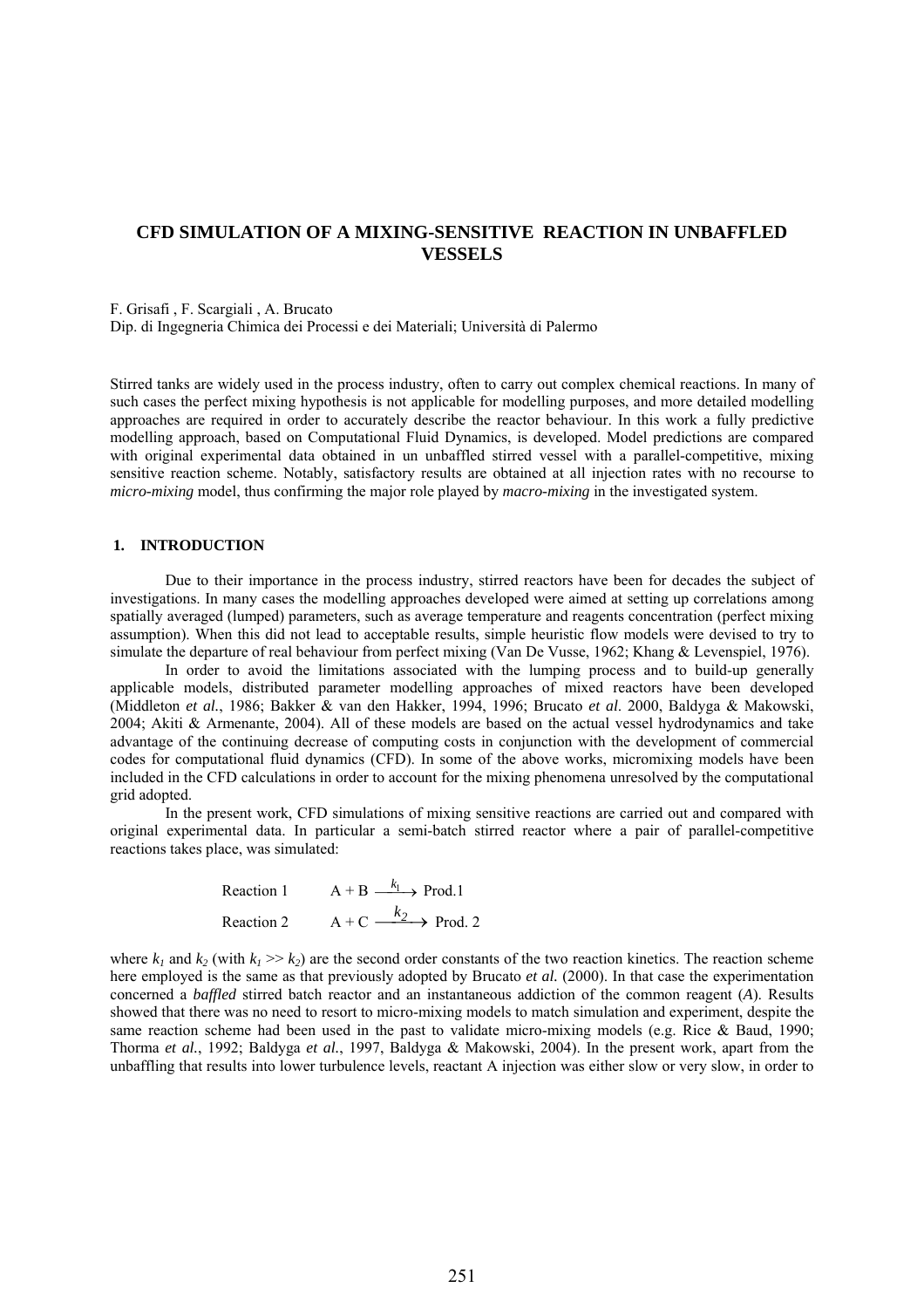test whether micromixing phenomena became important under such conditions.

#### **2. EXPERIMENTAL WORK**

The reactive system employed in this work consists of two fast parallel-competitive reactions: the precipitation reaction of cupric hydroxide and the alkaline hydrolysis of ethyl chloroacetate (Brucato *et al.,* 2000):

| NaOH | $+$ | $\frac{1}{2}CuSO_4$ | $\frac{k_1}{2}$ | $\frac{1}{2}Cu(OH)_2\downarrow$ | $+$ | $\frac{1}{2}Na_2SO_4$ | (1) |
|------|-----|---------------------|-----------------|---------------------------------|-----|-----------------------|-----|
| (A)  | (B) | (R1)                | (R2)            |                                 |     |                       |     |

NaOH + CH<sub>2</sub>CICOOC<sub>2</sub>H<sub>5</sub> 
$$
\xrightarrow{k_2}
$$
 CICH<sub>2</sub>COONa + C<sub>2</sub>H<sub>5</sub>OH (2)  
\n(A) (C) (SI) (S2)

Both reactions are characterized by second order kinetics but the former is much faster than the latter. As a matter of fact, at 20 °C, the value of  $k_l$  is of the order of  $10^7 \text{ m}^3 \text{mol}^{-1} \text{s}^{-1}$  while the kinetic constant  $k_2$  is equal to  $0.023 \text{ m}^3 \text{mol}^{-1} \text{s}^{-1}$  (Bourne & Yu, 1991). This implies that to all practical purposes reaction (1) can be considered as instantaneous with respect to the reaction (2) when reactant concentrations are of the same order of magnitude. The reaction scheme here employed slightly differs from the well known reaction scheme employed in a number of previous investigations (*e.g.* Bourne & Yu, 1991; Baldyga & Makowski, 2004; Akiti & Armenante, 2004), where the first reaction was the acid-base neutralization of *NaOH* with *HCl*. A similar reaction scheme was used by Baldyga & Bourne (1990) who utilised  $Fe^{3+}$  ions instead of  $Cu^{++}$ . In this work, the recourse to cupric ions leads to easier concentration measurements, as these could be made by direct colorimetry, taking advantage of the strong blue coloration of cupric ions. At the same time the problems related to the stoichiometric complexity of the reaction between  $Fe^{3+}$  and  $OH$ , due to the stability the over-hydroxylated ionic species (Cotton & Wilkinson, 1988), were avoided.

#### **2.1 Experimental apparatus**

The experimental apparatus consisted of a cylindrical unbaffled vessel with the inner diameter equal to 0.19 m closed by a flat lid and stirred by a standard radial impeller (Rushton turbine). The geometrical details of the agitation system are reported in Fig. 1. In all cases an aqueous solution with an initial concentration of 11.5 mol/lt *CuSO4* premixed with 21 mol/lt of *CH2ClCOOC2H5* was utilized. The operating temperature was always kept at 20 °C.

After stable fluid dynamic conditions were achieved, a concentrated solution of *NaOH* (amounting to about 1/50 of the tank volume) was fed through a needle (0.5 mm diameter, in order to prevent back-mixing inside the feed tube) placed at an axial position of 3 cm above vessel bottom. Injection times spanned from few hundreds to several thousand seconds. The apparatus utilised to inject the concentrated *NaOH* solution consisted of a small reservoir which was suitably filled with the solution and pressurised with air. The reservoir was connected to the needle with a PVC capillary tube (ID 0.8 mm) through an outlet valve. The injection flow rate was regulated by varying the pressure inside the reservoir and the tube's length, which was responsible for the majority of pressure drop. In this way a constant flow rate of the co-reactant was obtained.

 At the end of each injection the total amount of reactant *A* introduced in the system was such that, in absence of chemical reactions, an average concentration of 21 molt/lt would have been attained. This implies that the amount of *A* fed would have been just sufficient to digest only one of the two premixed co-reactants *B* and *C*. The final concentration of reactants, when all the reactant *A* had disappeared, was assessed by measuring the concentration of un-reacted *CuSO4* . The selectivity *versus* reaction 2 was finally computed as follows:

$$
Sel = \frac{[C]_{\text{init}} - [C]_{\text{final}}}{[C]_{\text{init}}} = \frac{[B]_{\text{final}}}{[B]_{\text{init}}}
$$
(3)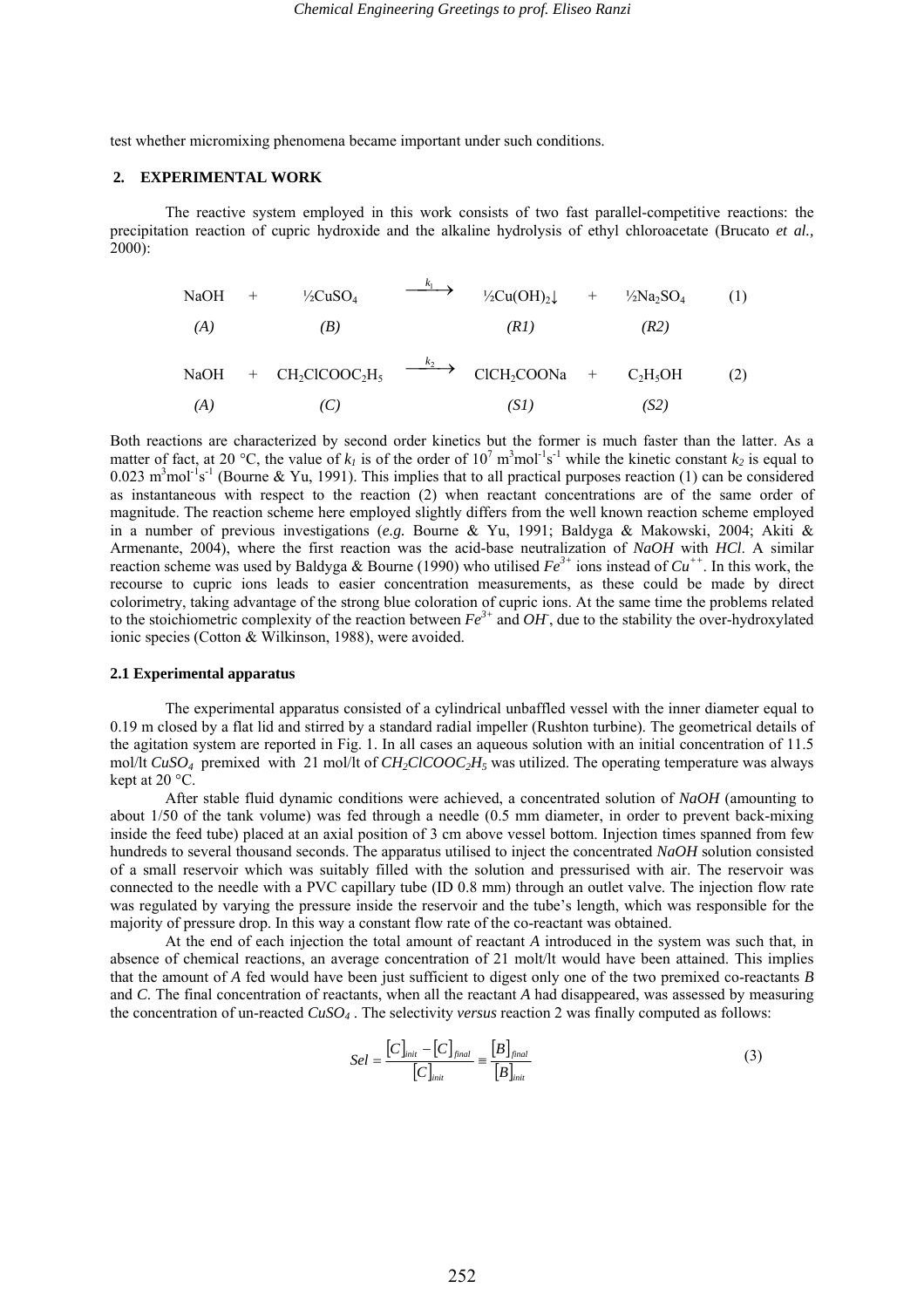It is important to observe that, in the case of perfect mixing, the final selectivity expected in all investigated cases would have been of the order of 10-8.



Fig. 1. Unbaffled stirred vessel employed for the experimentation

## **3. CFD MODELLING**

The CFD modelling of the reactive process was performed in two separate steps. The pre-release flow field inside the vessel was simulated first. In the second step, while maintaining the same flow field, the three dimensional concentration dynamics of reactants was simulated until reactant A had completely disappeared from the system. Both simulations steps were carried out with the help of a commercial CFD code (STAR-CD release 3.22 by Adapco).

All simulations were performed in the impeller reference frame. With this choice it was possible to carry out steady-state flow field calculations. The system geometry also allowed considering only one sixth of the entire volume (a 60 degrees cylindrical portion). The computational domain was discretised in  $42\times72\times12$ (r×z×θ) cells on a cylindrical reference frame. A differential Reynolds Stress second order closure was adopted for turbulence modelling, while the "SIMPLE" algorithm was adopted for the pressure-velocity coupling. The simulated flow-field was found to be dominated by tangential velocities as expected. A double loop flow pattern, similar (though weaker) to that exhibited by baffled vessels could be observed on vertical planes.

The reactive process simulations were performed for all experimental conditions starting from the corresponding steady state flow field. In this case double precision and the *QUICK* discretization scheme were adopted in order to minimise numerical diffusion problems. Due to the low concentration of reactants their presence did not significantly affect the flow field, therefore they were considered as passive scalars. The injection of reactant *A* was simulated *via* suitable source terms in the cells corresponding to the injection point.

As regards the reaction kinetics, the two reactions were treated in different ways. Reaction 1 was considered instantaneous, *i.e.* species *A* and *B* were not allowed to co-exist into the same cell. The simulation strategy for the fast reaction consisted of checking the concentrations of reactants *A* and *B* at the beginning of each time step and updating them in such a way that the limiting one disappeared while the concentration of the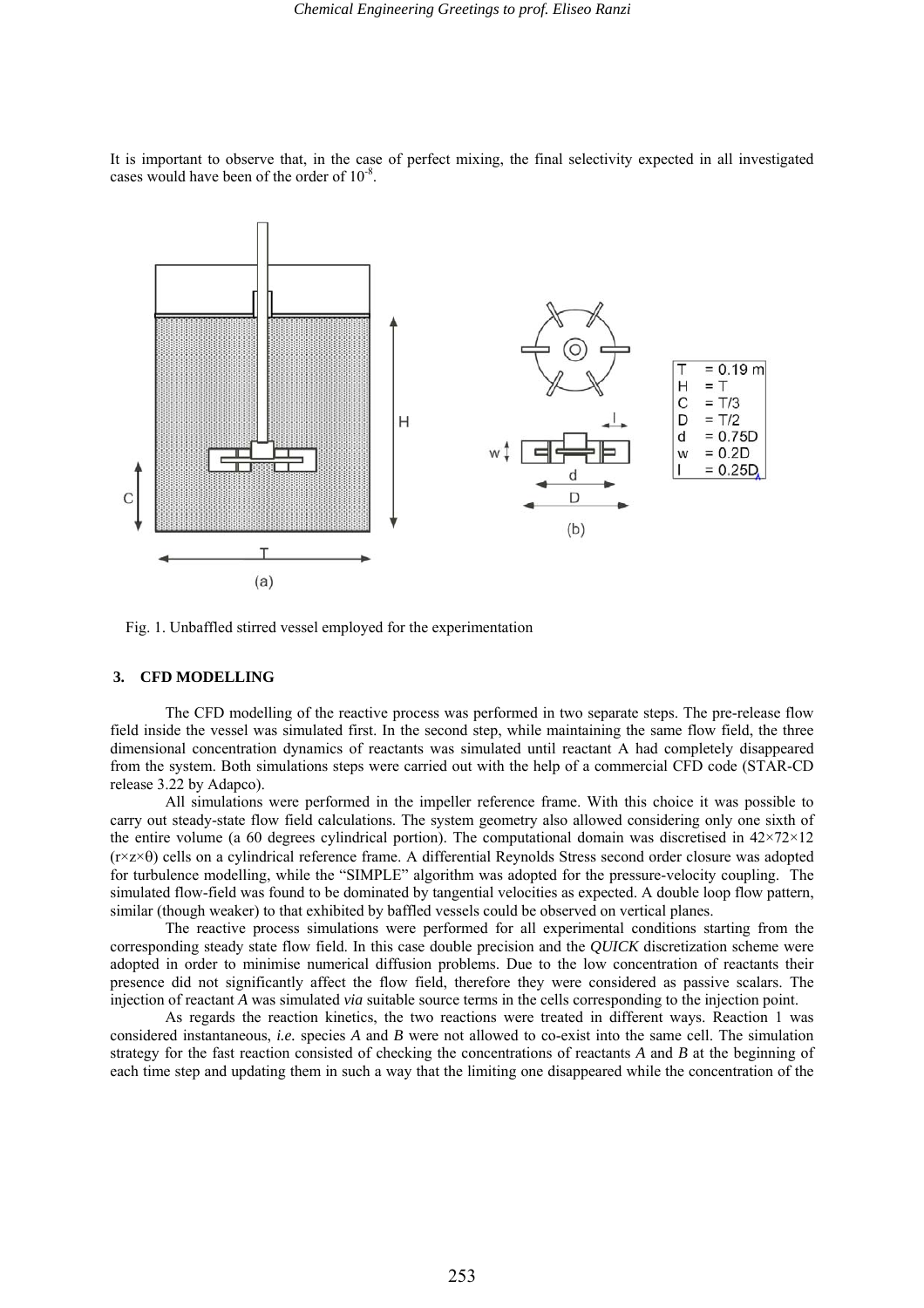other was decreased according to reaction 1 stoichiometry. It is worth noting that, in each time step, there were locations in the reactor volume where reactant *A* was in excess with respect to *B* (reaction 1). In such locations the disappearance of *B* due to reaction 1 left in the same cell species *A* and *C,* that were therefore allowed to react according to reaction 2. This fact was simulated by properly setting the source terms in the transport equations of the reactants *A* and *C* according to the relevant reaction kinetics.



Fig. 2: Dynamics of reactant volume averaged concentrations (simulation with  $T_{\text{ini}}$ =230 s, 400 rpm).

Typical simulation results are shown in Fig. 2, in terms of average concentration dynamics of all reactants. The simulation pertains to the case of injection time equal to 230 s and agitation speed of 400 rpm. The observation of Fig. 2 indicates that the average concentrations of reactants *B* and *C* varies almost linearly with time while the concentration of co-reactant *A* is practically always close to zero.

The CPU time required to perform this simulation on a PC equipped with a Pentium dual core running at 3.2 GHz was 180 hours. The extrapolation of CPU time requirements to simulate the longest injection duration  $(T_{\text{ini}}=3445 \text{ s})$  would therefore amount to more than 1900 hours which is obviously unpractical.

In order to make the simulations affordable also for long injections times, a computational technique which speeds-up concentration dynamics calculations was set up. It is possible to define an *average reaction rate*  $\langle r_i \rangle$  for each reactant as follows:

$$
\langle r_i \rangle = \frac{\langle C_i \rangle_{t+dt} - \langle C_i \rangle_t}{dt} \tag{4}
$$

where  $\langle C_i \rangle_{t+dt}$  and  $\langle C_i \rangle_t$  are the average concentrations of reactant *"i"* (over the reactor volume) at the generic time  $t + dt$  and  $t$  respectively. Analysis of the average concentration trends reported for all reactants in Fig. 2 indicates that the average reaction rates tend to become constant few seconds after the injection start. This observation makes it possible to extrapolate the average concentration of reactants B and C over a macro time interval ∆*t* much larger than the integration time step, by simply assuming:

$$
\left\langle C_i \right\rangle_{t + \Delta t} = \left\langle C_i \right\rangle_t + \left\langle r_i \right\rangle_t \cdot \Delta t \tag{5}
$$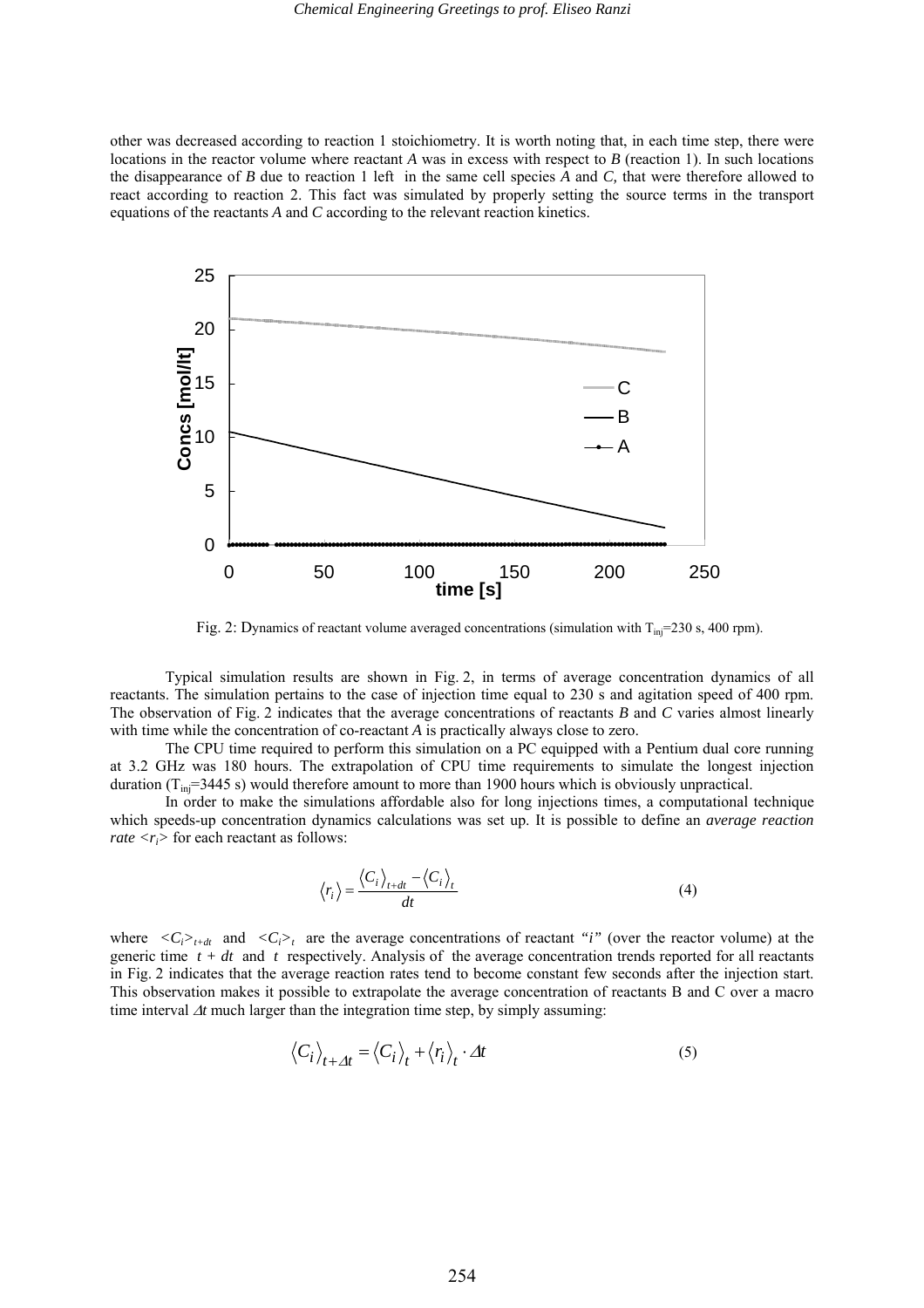where the index *"i"* may indicate reactant *B* or *C*.

In practice, after the average reaction rates stabilise their value, a macro time step ∆*t* is performed by updating the concentration of the generic species *"i"* into the generic cell *"ic"* ( $C_{i,ic}$ ) as follows:



$$
\left(C_{i,ic}\right)_{t+\Delta t} = \left(C_{i,ic}\right)_t \cdot \frac{\left\langle C_i\right\rangle_{t+\Delta t}}{\left\langle C_i\right\rangle_t} \tag{6}
$$

Fig. 3: Selectivity dynamics, comparison between full and "jumping" simulation results ( $T_{\text{in}}=230$  s, 400 rpm).

The common reactant concentration is updated according to the amount introduced during the macro interval and the amount consumed by the reactive processes.

In Figure 3 the average selectivity dynamics obtained by performing the simulation with the above described computational "jumping" technique is compared with the relevant value obtained by performing the complete simulation. The very good agreement observed clearly validates the technique, which was therefore used for all other simulations.

#### **4. RESULTS AND DISCUSSION**

Simulation results indicate that the reaction zone, *i.e.* the volume of the stirred tank where co-reactant *A* is consumed by the reactive processes, is confined to a relatively small region under the impeller near the injection point.

 Each simulation was carried out until the entire amount of the co-reactant A had been consumed. The final selectivity towards reaction 2 was then computed according to Eq. 3.

Agitation speed effects on the selectivity for a given injection time  $(t_{\text{ini}}=230 \text{ s})$  are shown in Fig. 4. First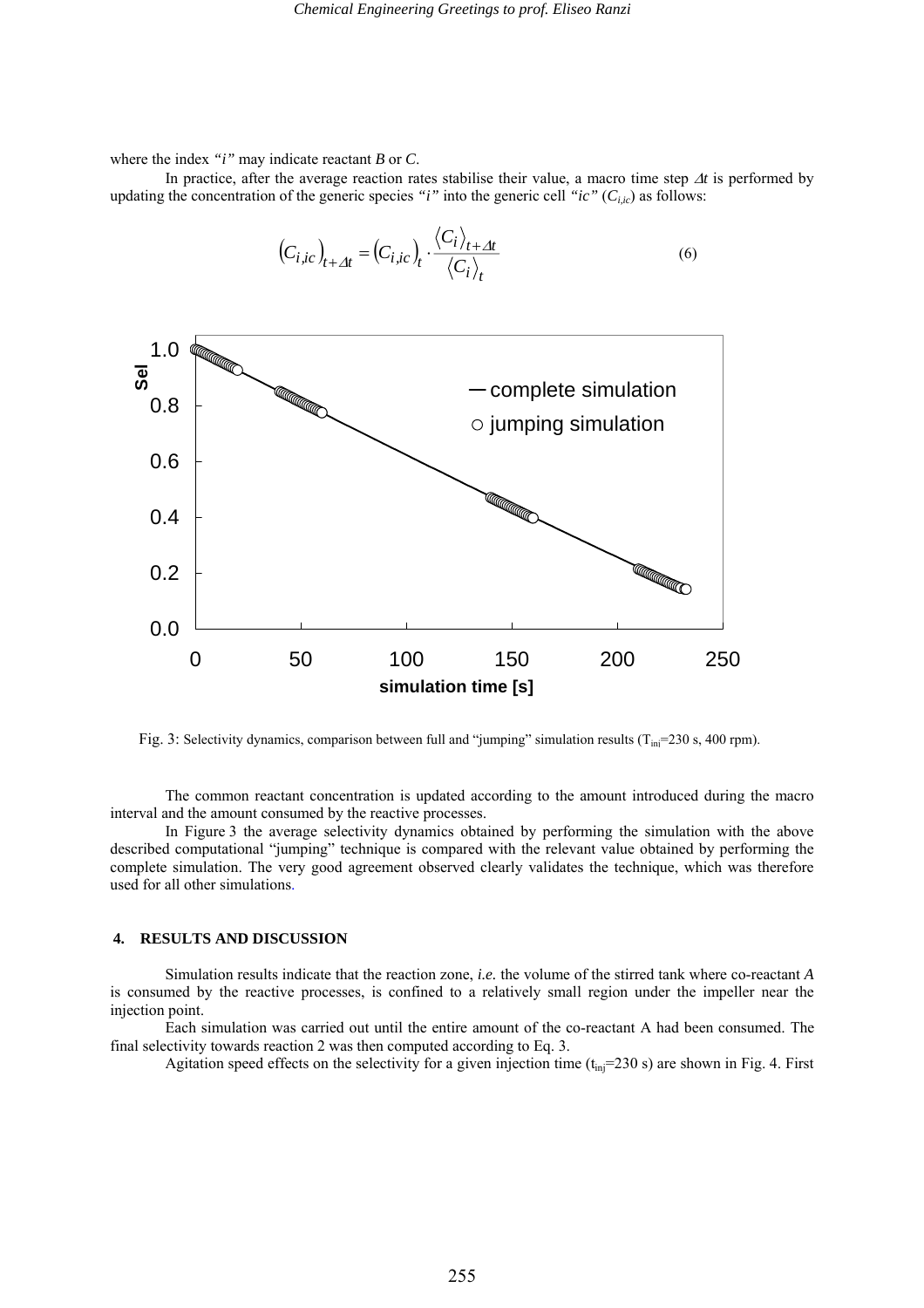of all it can be seen that the reported values are of the order of 10-1, *i.e.* 7 orders of magnitude larger than in the case of a perfectly mixed system. As mixing intensity increases with agitation speed, a progressive reduction of selectivity is observed both for the experimental values and simulation results, as expected. As it can be seen the predicted selectivities are in good agreement with experimental results at all agitation speeds.



Fig.  $4$  – Selectivity *vs* agitation speed (T<sub>inj</sub>=230 s).

The effect of reactant *A* injection time on the selectivity (for given agitation speed) is shown in Figs. 5 and 6, where simulation results (diamonds) are compared with experiment (solid squares) at two different agitation speeds. In both cases simulated selectivity values are in good agreement with the experimental data.



Fig. 5 – Selectivity *vs* injection time (N=300 rpm).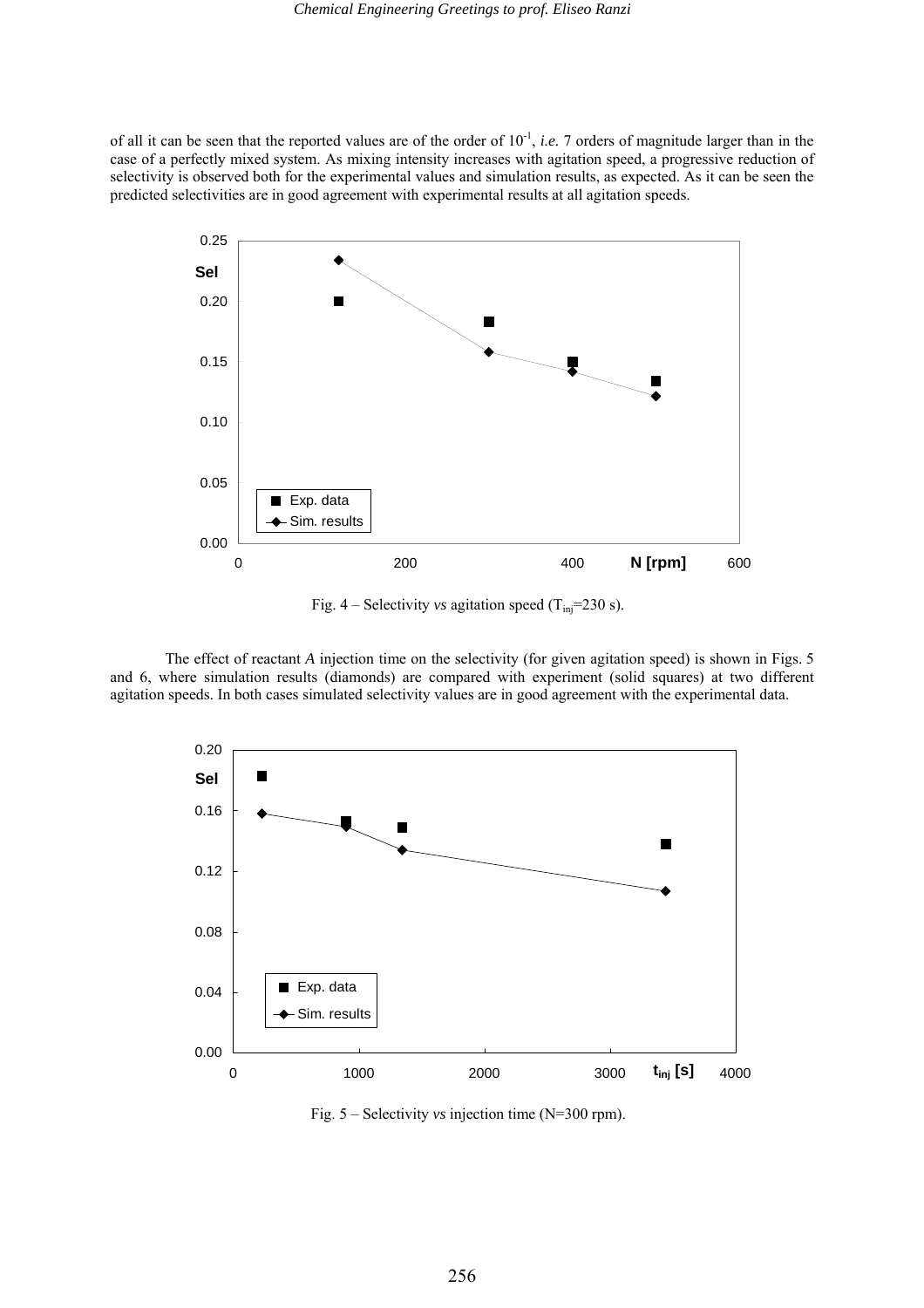Interestingly, these results were obtained by taking into consideration only the "macro-mixing" phenomena in the tank, though the reaction pair employed practically coincided with that used in a number of works aimed at characterising "micro-mixing" phenomena (e.g. Rice & Baud, 1990; Thorma *et al.*, 1991; Baldyga *et al.,* 1997; Baldyga & Makowski, 2004).

 A closer inspection of Figs. 5 and 6 indicate that there may be minor unresolved effects, possibly due to the micro-mixing phenomena overlooked in the simulations. In fact the predicted selectivities tend to progressively detach from the experimental values while injection time increases, as if the simulations tended to over predict the local mixing intensity. On the other hand, the discrepancies are limited to less than 25% (in the worst case), a figure that can be considered well within the acceptance level for design purposes.

It is finally worth noting that a fully predictive approach was applied here, with no adjustable parameters. It can be concluded that, for the reacting system here investigated, the macro-mixing plays the major role in determining the final concentration distribution of reactants and products. These findings confirm the similar results obtained by Brucato *et al.* (2000, 2002) where also no recourse to micro-mixing models was made in order to match simulations and experiments.



Fig. 6 – Selectivity *vs* injection time (N=400 rpm).

#### **5. CONCLUSIONS**

A CFD based fully predictive approach was developed to simulate the behaviour of a complex reactive system. Simulations concerned an unbaffled stirred vessel where a parallel-competitive reaction scheme was carried out in semi-batch conditions.

A computational technique was set up in order to speed up the reactive process simulations. In this way long lasting reactant injections could be simulated. The technique devised was validated by comparison with the standard (complete) computation.

The computed selectivities were found to agree well with experimental results, despite the many orders of magnitude difference with respect to perfect mixing predictions.

As the simulations were performed without considering any sub-grid (micro-mixing) model, it should be concluded that in the investigated case macro-mixing is the main factor affecting system behaviour. This findings extends the results previously obtained (Brucato *et al.* 2000, 2002) in the case of instantaneous injection